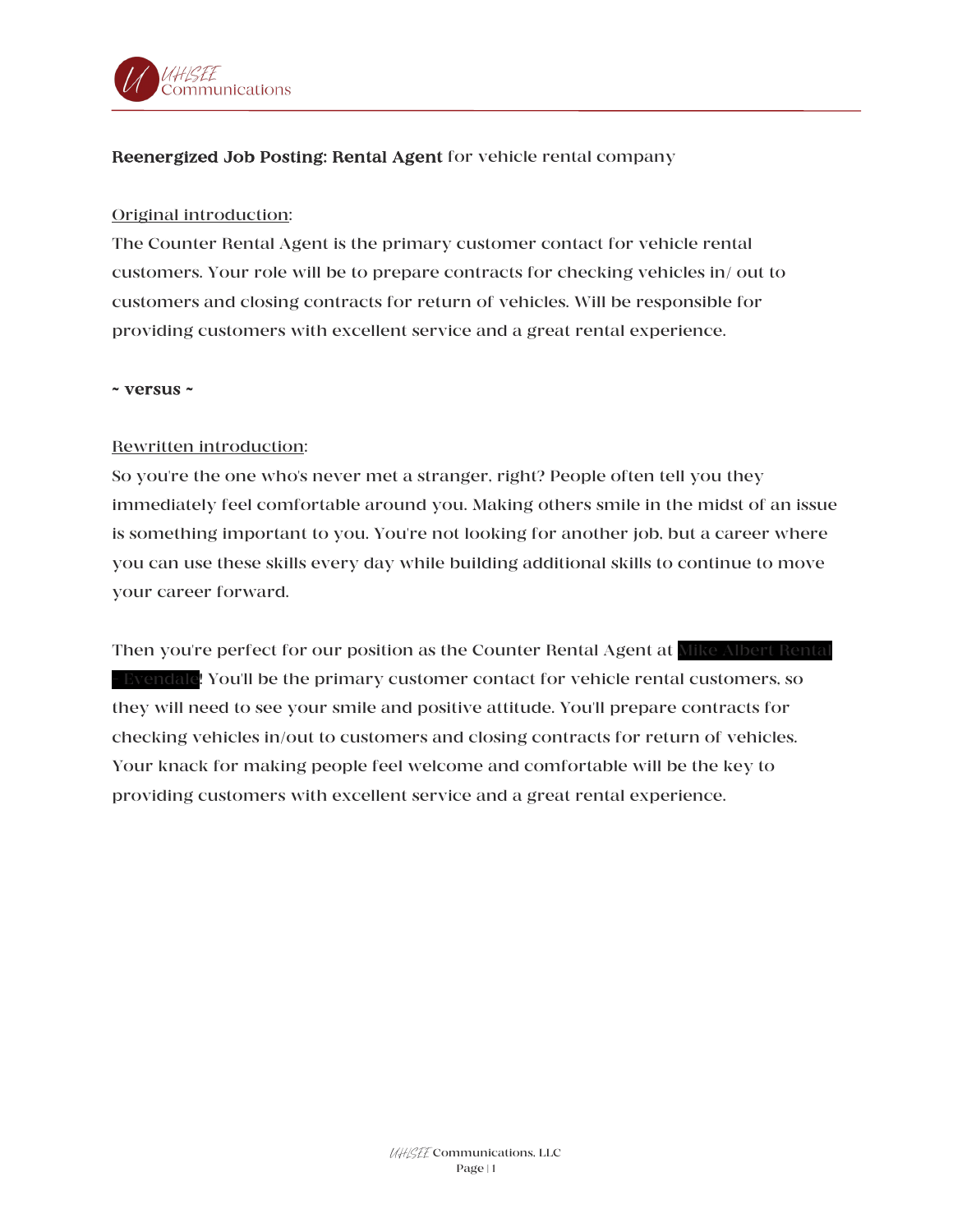

# Renergized Job Posting: Recruiting Coordinator for urgent care facility

### Original Introduction:

Provides support for Senior Recruiters; responsible for completion of the hiring and onboarding process

#### ~ versus ~

### Rewritten Introduction:

You've heard it before and most likely you've said it. Healthcare can be an overwhelming pain, especially when you need it most. But we're changing that experience for our patients and, as we grow, we need more incredible teammates to help.

This role might be for you if you are someone who is more at home behind the scenes with the internal team than front and center. You'll need to be someone who organizes with the passion of Marie Condo and has a bit of an obsession with keeping things on schedule. You're a person who likes to make sure people feel welcomed as an important part of the team, while you support our Senior Recruiters in walking each candidate through the hiring and onboarding process.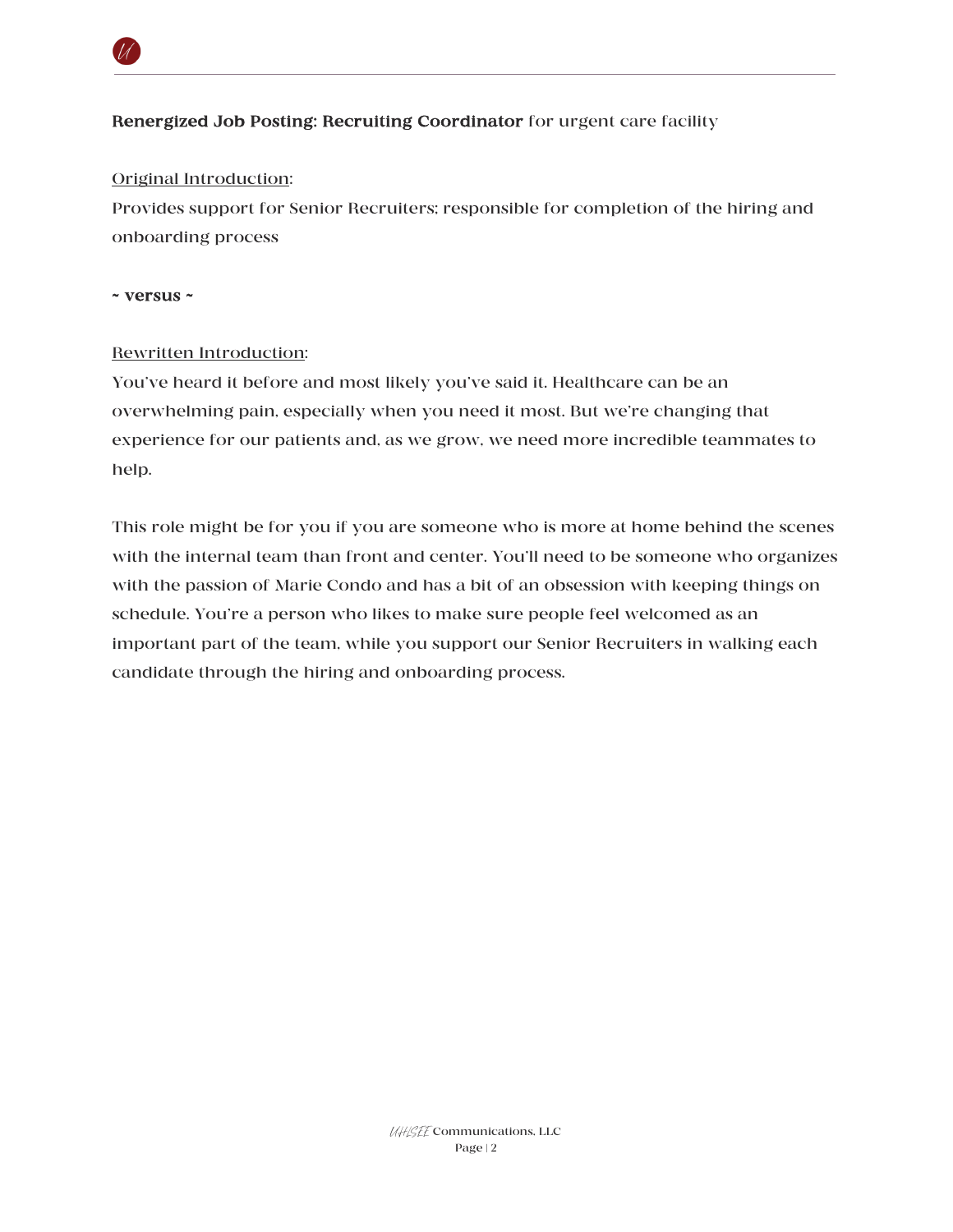# Job Posting: Carpenter for contracting company

Are you a carpenter who hates having someone always looking over your shoulder on the job? Perfect! We hate having to do that, so as long as you're dependable, have a strong eye for detail, a perfectionist with your work and you don't accept short-cuts, we're golden.

We're looking for a qualified Carpenter and, since you're here, we're guessing you're looking for us. You'll need to have good knowledge of the essentials: installing cabinets, doors, frameworks, floors, or other wooden fixtures and using woodworking machines, hand tools, and power tools. No workshops here. You'll work on-site at various residential and commercial projects, so a pleasant, professional demeanor is an absolute must.

On a Typical Day You Might:

- Read blueprints, drawings and sketches to fully grasp requirements
- Measure and takeoff
- Install roofing, flashing, siding, windows
- Install framing, insulation, drywall, paint, trim, flooring, fixtures, cabinets and shelves
- Inspect places and conduct repairs or maintenance
- Build scaffolding and other construction structures

Still with us? Great! But before you brush the sawdust off your resume, let's take a minute to go through the list below just to be sure you have each of these requirements:

Must-Haves:

- Proven experience as carpenter
- Excellent understanding of carpentry techniques and methods of installation and construction
- Hands-on experience in working with carpentry materials
- Ability to read technical documents and drawings
- Commitment to safety guidelines at all times